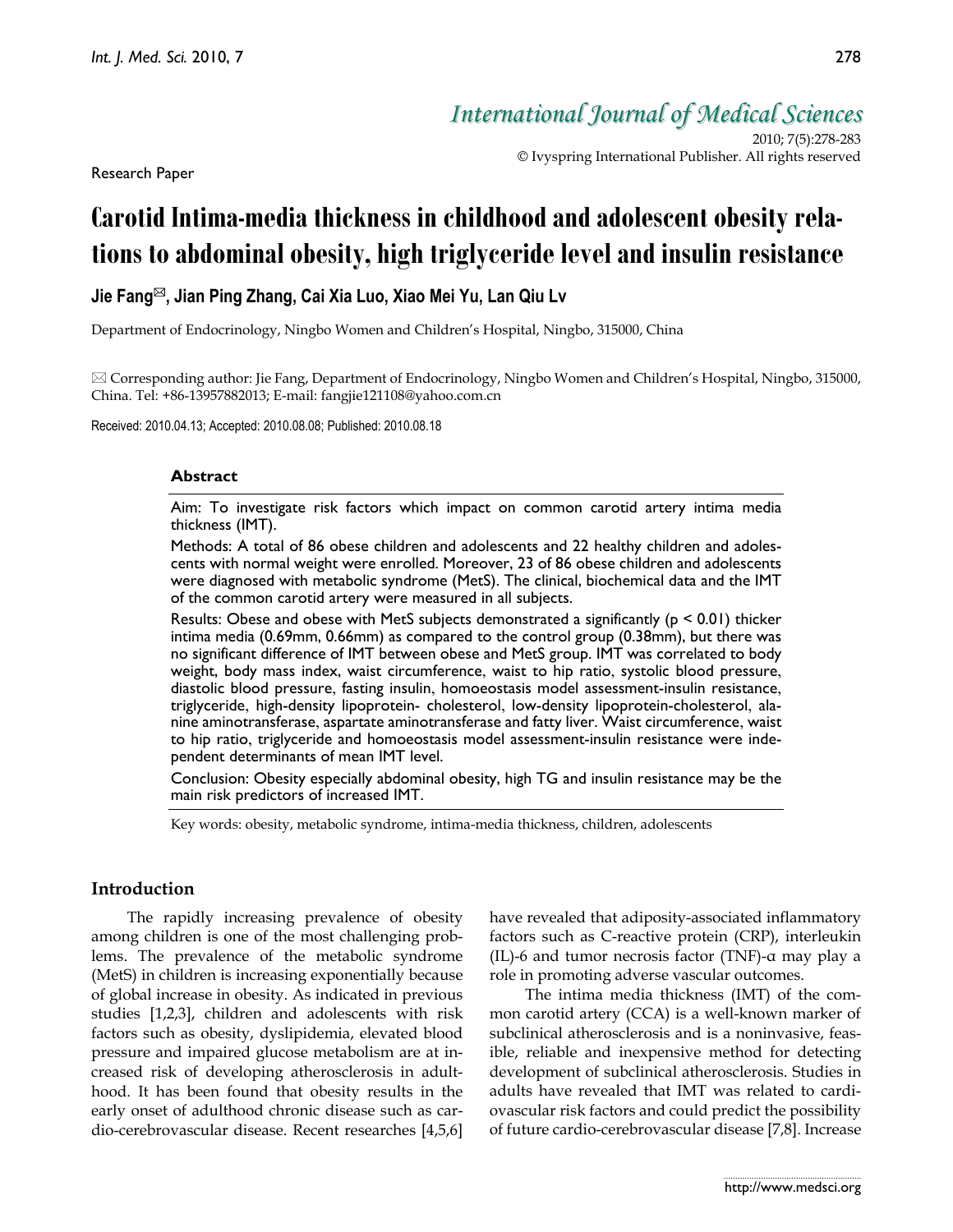IMT was also reported in children with obesity, familial hypercholesterolemia and nonalcoholic fatty liver disease (NAFLD) compared with control children.

There has been no statistical data about the association between IMT and the components of MetS since new definition for children and adolescent MetS was published by International Diabetes Federation (IDF). This study aimed to verify the relationships among obesity, dyslipidemia, elevated blood pressure, impaired glucose metabolism, chronic inflammation, fatty liver and IMT to explore as to which of these factors are related to IMT.

## **Subjects and Methods**

#### **Subjects**

A total of 86 obese Chinese children were enrolled from July 2008 to March 2009. The obese group was defined as obese children without MetS, which included 46 boys and 17 girls with a mean age of  $10.5 \pm 1.6$  years (range 7.4 to 13.3 years). The MetS group was defined as obese children with MetS, which included 18 boys and 5 girls with a mean age of  $10.9 \pm 1.6$  years (range 7.6 to 14.2 years). Children with other chronic disease (endocrine disease, hereditary disease, or systemic inflammation) or those taking any medications were excluded. The control group consisted of 22 healthy non-obese children, which included 16 boys and 6 girls with a mean age of 11.1  $\pm$ 2.1 years (ranging from 7.6 to 14.8 years).

Consent was obtained from the parents and the Ethical Committee of the Children's Hospital of Zhejiang University School of Medicine.

#### **Diagnostic Criteria**

Obesity was defined as body mass index (BMI) ≥95th percentile using the childhood date of Working Group on Obesity in China (WGOC) [9]. According to the IDF criteria for children and adolescents [10], MetS was identified if a subject had increased waist circumference (  $>$  90th percentile) [11] and also had  $\ge$ 2 of the following: 1) impaired fasting blood glucose (  $\geq$  5.6 mmol/L ), or Type 2 Diabetes Mellitus; 2) increased blood pressure ( $\geq$  130 mmHg systolic and/or ≥ 85 mmHg diastolic ); 3) elevated plasma triglycerides ( $\geq$  1.7 mmol/L ); 4) high plasma high-density lipoprotein cholesterol ( < 1.03 mmol/L).

# **Clinical characteristics**

The body weight was assessed using a calibrated standard balance beam, height was measured by a standard height bar, and BMI was calculated as body weight (kg) divided by square height (m<sup>2</sup>). Waist circumference (WC) was measured at the midway between the lower rib and the iliac crest, hip circumference was measured at the widest part at the gluteal region. Systolic blood pressure (SBP) and diastolic blood pressure (DBP) were measured twice at the right arm after a 10-minute rest in the supine position using an automated sphygmomanometer.

### **Biochemical measurements**

Samples were drawn between 8 and 9 am after fasting for 10 hours. Triglycerides (TG), total cholesterol (TC) were measured by enzymatic and cholesterol oxidase method respectively, high plasma high-density lipoprotein cholesterol (HDL-C) and low-density lipoprotein cholesterol (LDL-C) were both detected by the direct assay method, alanine aminotransferase (ALT) and aspartate aminotransferase (AST) were tested by enzyme-linked immunosorbent assay method. Fasting plasma glucose (FPG) was measured by glucose oxidase method; fasting plasma insulin (FINS) was measured by radioimmunity assay (Modula Analytics PP, Roche). Both intra-assay and inter-assay coefficient of variations were less than 2.1% and 4.4%, respectively. Plasma levels of IL-6 and TNF were measured by enzyme-linked immunosorbent assay method (Ju Ying bioscitech, Shenzhen, China), with both intra-assay and inter-assay coefficient of variations being less than 10%.

# **IMT measurement**

IMT was measured by B-mode ultrasound using a 10-MHz linear transducer (Philips HD7). The subjects were examined supine with the neck extended and the probe in the antero-lateral position. All measurements of IMT were made in the longitudinal plane at the point of maximum thickness on the far wall of the common carotid artery along a 1 cm section of the artery proximal to the carotid bulb. The IMT was defined as the distance between the intimia-blood interface and the adventitia-media junction. After freezing the image, the measurements were made using electronic calipers. The maximal thicknesses of the intima-media width were measured to give three readings and the mean value was used for statistical purposes.

#### **Statistical analysis**

Statistical analysis was performed with SPSS 13.0. WHR, FBG, HOMA-IR, TNF were normalized by log-transformation. Statistically significant differences were tested for qualitative items by  $\chi^2$  test and for quantitative items by One-Way ANOVA. Thereafter, associations were examined by Pearson correlation analysis for continuous variables, and by Spearman correlation analysis for categorical variables. Finally,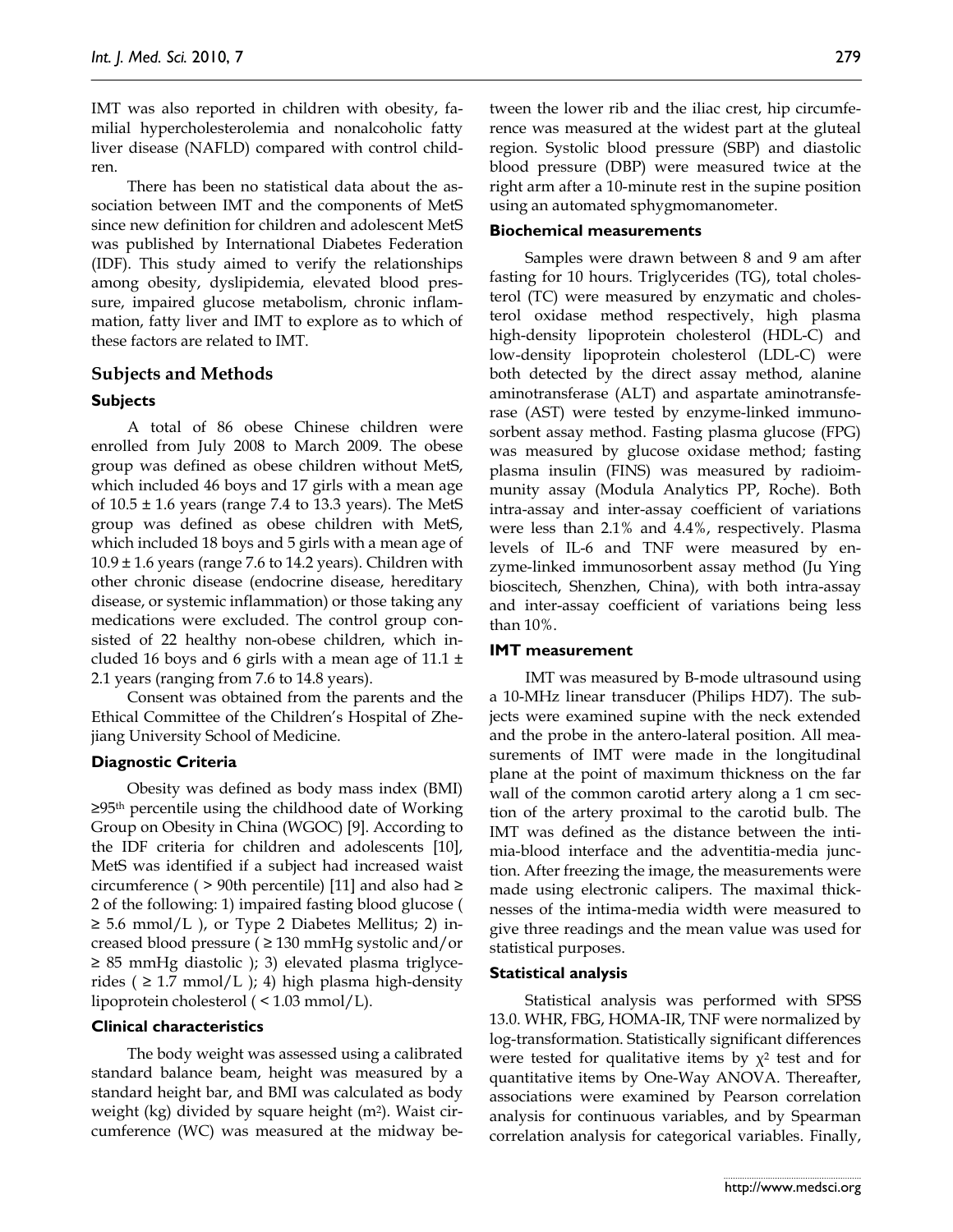multiple stepwise linear regression analysis was used to examine relationships between mean IMT and all other variables investigated. A p<0.05 was considered statistically significant.

# **Results**

### **The characteristics of three groups**

The obese and MetS group both demonstrated increased mean IMT, body weight, BMI, WC, WHR, SBP, FINS, HOMA-IR, lg (HOMA-IR), TG, LDL-C, ALT and AST levels, decreased HDL-C levels and higher prevalence of fatty liver ( $p \leq 0.05$ ). Furthermore, the MetS group showed higher DBP compared with the control group. The children of MetS group had higher values of WC, SBP and TG, and lower HDL-C than these of obese group. There was no statistical difference in the age and sex among three groups ( $p = 0.400$ , 0.672), as shown in table 1.

# **The relationship between IMT and all other variables investigated**

In all subjects, mean IMT of CCA was significantly related to body weight, BMI, WC, lg (WHR), SBP, DBP, FINS, lg (HOMA-IR), TG, HDL-C, LDL-C, ALT, AST and fatty liver, as shown in table 2. IMT was not significantly related to age, sex, FBG, TC, IL-6 and lg (TNF).

Finally, the multiple stepwise linear regression analysis showed that WC, lg (WHR), TG, lg (HOMA-IR) were independent determinants of mean IMT level. All the other factors were excluded in the equations, as shown in table 3.

|  |  | Table I The characteristics of obese, MetS and control groups |  |  |  |  |  |
|--|--|---------------------------------------------------------------|--|--|--|--|--|
|--|--|---------------------------------------------------------------|--|--|--|--|--|

|                         | MetS group     | Obese group    | Control group  | $F/\chi^2$ | $\boldsymbol{P}$ |
|-------------------------|----------------|----------------|----------------|------------|------------------|
| Age(y)                  | $10.9 \pm 1.6$ | $10.5 \pm 1.6$ | $11.1 \pm 2.1$ | 0.924      | 0.400            |
| Sex(F/M)                | 18/5           | 46/17          | 16/6           | 0.425      | 0.672            |
| Weight(kg)              | $70.15**$      | $60.65**$      | 31.86          | 96.045     | < 0.001          |
| BMI(kg/m <sup>2</sup> ) | 29.63**        | 28.04**        | 17.32          | 182.510    | < 0.001          |
| WC(cm)                  | $94.22**$      | 88.83**        | 58.83          | 94.835     | < 0.001          |
| <b>WHR</b>              | $0.96**$       | $0.96**$       | 0.76           | 46.027     | < 0.001          |
| lg(WHR)                 | $-0.02**$      | $-0.02**$      | $-0.12$        | 40.424     | < 0.001          |
| SBP(mmHg)               | $122.3***$     | $111.67**$     | 103.32         | 15.079     | < 0.001          |
| DBP(mmHg)               | 70.91**        | 67.06          | 63.14          | 6.994      | 0.002            |
| FBG(mmol/L)             | 5.57           | 5.03           | 5.27           | 1.379      | 0.267            |
| lg(FBG)                 | 0.73           | 0.70           | 0.72           | 32.360     | 0.289            |
| FINS(mmol/L)            | 29.36**        | 18.05**        | 5.62           | 32.237     | < 0.001          |
| HOMA-IR                 | $7.36**$       | $4.20**$       | 1.34           | 25.565     | < 0.001          |
| $lg(HOMA-IR)$           | $0.72***$      | $0.50**$       | 0.04           | 24.075     | < 0.001          |
| TG(mmol/L)              | $2.53***$ ##   | $1.44**$       | 0.95           | 27.587     | < 0.001          |
| TC(mmol/L)              | 4.40           | 4.42           | 3.88           | 27.587     | 0.127            |
| $HDL-C(mmol/L)$         | $0.94***$ ##   | $1.29**$       | 1.54           | 37.089     | < 0.001          |
| $LDL-C(mmol/L)$         | $2.94**$       | $2.72**$       | 2.05           | 9.566      | < 0.001          |
| Fatty liver(%)          | 78.26**        | 58.73**        | 0.00           | 31.242     | < 0.001          |
| ALT(mmol/L)             | 64.87**        | $61.17**$      | 14.95          | 45.136     | < 0.001          |
| AST(mmol/L)             | 39.83**        | $41.03**$      | 24.41          | 50.953     | 0.001            |
| $IL-6(pg/ml)$           | 5.06           | 4.32           | 4.26           | 1.982      | 0.143            |
| TNF(pg/ml)              | 26.30          | 26.03          | 23.55          | 0.071      | 0.931            |
| lg(TNF)                 | 1.34           | 1.29           | 1.35           | 0.548      | 0.580            |
| mean $IMT(mm)$          | $0.69**$       | $0.66**$       | 0.38           | 67.970     | < 0.001          |

BMI = body mass index; WC = waist circumference; WHR = waist to hip ratio; SBP = systolic blood pressure; DBP = diastolic blood pressure; FBG = fasting blood glucose; FINS = fasting insulin; HOMA-IR = homoeostasis model assessment- insulin resistance; TG = triglyceride; TC = total cholesterol; HDL-C = high-density lipoprotein- cholesterol; LDL-C = low-density lipoprotein-cholesterol; ALT = alanine aminotransferase; AST = aspartate aminotransferase;  $lg$  = logarithmical transformation; Compared to control group, \**P*<0.01, \**P*<0.05; Compared to obese group, ##*P*<0.01, #*P*<0.05.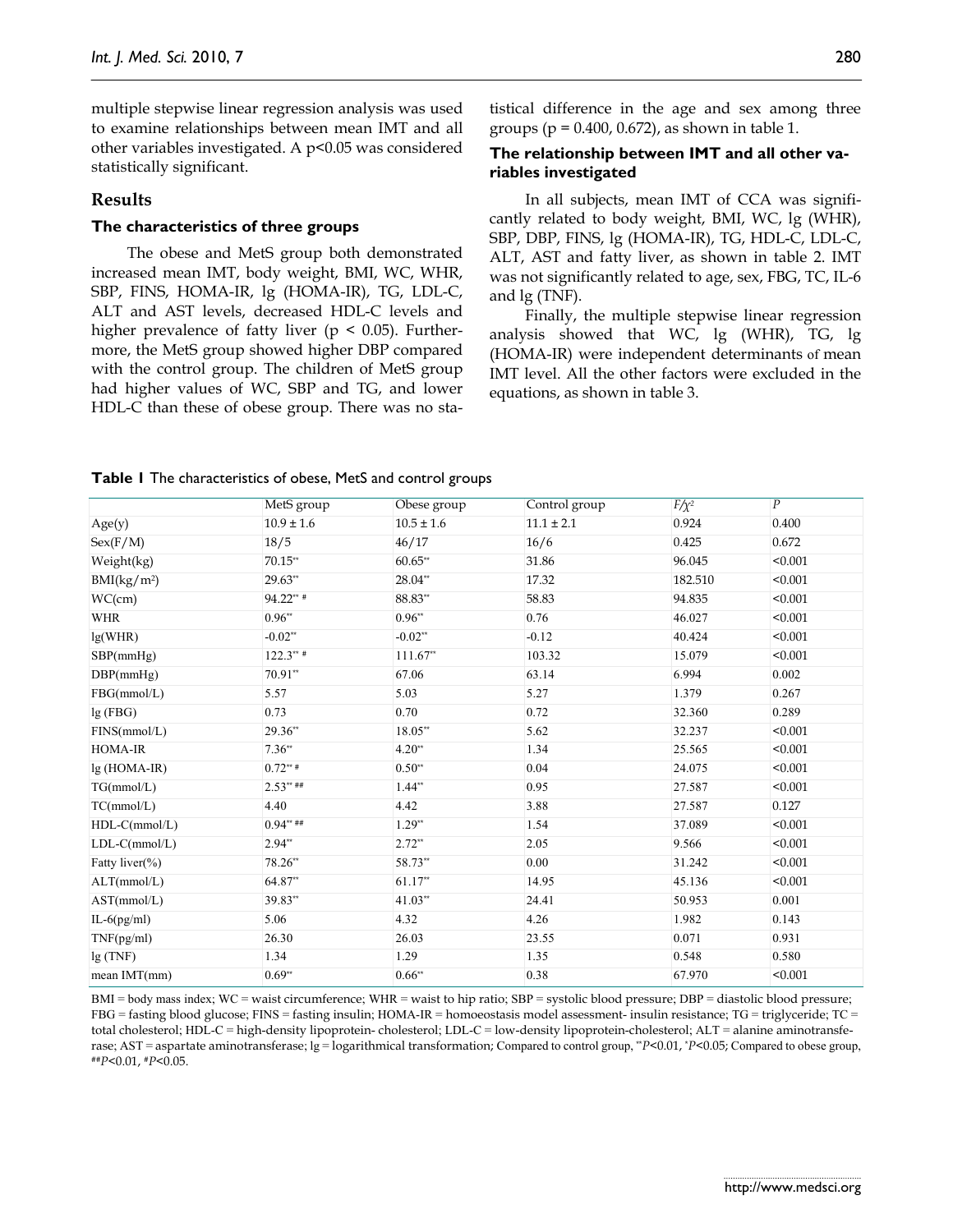| <b>Table 2</b> Correlation between mean IMT and all other variables |  |  |
|---------------------------------------------------------------------|--|--|
|---------------------------------------------------------------------|--|--|

| Variable                | Mean IMT |         |  |  |
|-------------------------|----------|---------|--|--|
|                         | r        | p       |  |  |
| Age(y)                  | 0.09     | 0.364   |  |  |
| Sex                     | 0.01     | 0.935   |  |  |
| Weight(kg)              | 0.63     | < 0.001 |  |  |
| BMI(kg/m <sup>2</sup> ) | 0.68     | < 0.001 |  |  |
| WC(cm)                  | 0.70     | < 0.001 |  |  |
| lg(WHR)                 | 0.64     | < 0.001 |  |  |
| SBP(mmHg)               | 0.27     | 0.006   |  |  |
| DBP(mmHg)               | 0.21     | 0.033   |  |  |
| lg(FBG)                 | $-0.01$  | 0.944   |  |  |
| FINS(mmol/L)            | 0.39     | < 0.001 |  |  |
| $lg(HOMA-IR)$           | 0.58     | < 0.001 |  |  |
| TG(mmol/L)              | 0.41     | < 0.001 |  |  |
| TC(mmol/L)              | 0.17     | 0.080   |  |  |
| $HDL-C(mmol/L)$         | $-0.41$  | < 0.001 |  |  |
| $LDL-C(mmol/L)$         | 0.28     | 0.004   |  |  |
| <b>Fatty liver</b>      | 0.35     | < 0.001 |  |  |
| ALT(mmol/L)             | 0.35     | < 0.001 |  |  |
| AST(mmol/L)             | 0.30     | 0.002   |  |  |
| $IL-6(pg/ml)$           | 0.17     | 0.082   |  |  |
| lg(TNF)                 | 0.03     | 0.780   |  |  |

BMI = body mass index; WC = waist circumference; WHR = waist to hip ratio; SBP = systolic blood pressure; DBP = diastolic blood pressure; FBG = fasting blood glucose; FINS = fasting insulin; HOMA-IR = homoeostasis model assessment- insulin resistance; TG = triglyceride; TC = total cholesterol; HDL-C = high-density lipoprotein- cholesterol; LDL-C = low-density lipoprotein-cholesterol; ALT = alanine aminotransferase; AST = aspartate aminotransferase; lg = logarithmical transformation.

**Table 3** Multiple stepwise linear regression analysis, with mean IMT of CCA as the dependent variable and all other variables investigated as the independent variable in all subjects

|               | Regression<br>Coefficient | Standardized<br>Coefficient | 95% Confidence<br>interval |         |
|---------------|---------------------------|-----------------------------|----------------------------|---------|
| WC(cm)        | 0.003                     | 0.292                       | $0.001 - 0.005$            | 0.009   |
| lg(WHR)       | 0.666                     | 0.221                       | $0.077 - 1.255$            | 0.027   |
| TG(mmol/L)    | 0.038                     | 0.222                       | $0.014 \sim 0.062$         | 0.002   |
| $lg(HOMA-IR)$ | 0.257                     | 0.662                       | $0.149 \sim 0.366$         | < 0.001 |

WC = waist circumference; WHR = waist to hip ratio; TG = triglyceride; HOMA-IR = homoeostasis model assessment- insulin resistance; lg = logarithmical transformation.

# **Discussion**

IMT is a well-known marker of subclinical atheroscerosis and it also can indicate future cardio-cerebrovascular disease [8,12,13]. Recent reports indicate that the presence of obesity in childhood is associated with increased adult IMT [2,3]. In our study we measured the IMT in obese and nonobese subjects. We found that IMT in obese children and adolescents was significantly increased as compared with non obese children of similar age and sex, which was in accordance with other studies [14,15,16]. This tendency was further intensified in the presence of MetS. IMT was closely associated with obesity especially abdominal obesity in childhood and adolescence as confirmed by our correlation analysis and regression analysis.

Obesity has been demonstrated to be associated with cardiovascular risk factors, such as hypertension, dyslipidemia, impaired glucose metabolism and chronic inflammation not only in adults but also in children and adolescents. In our study, IMT was significantly related to lg (HOMA-IR) and TG in both bivariate correlation and multiple stepwise linear regression analysis, suggesting a link between IMT, insulin resistance and dyslipidemia.

Insulin resistance is a common phenomenon and plays an important role in the cardio-cerebrovascular disease in obese population [17,18]. In our study, the obese and MetS group both demonstrated increased fasting insulin than control group rather than fasting blood glucose. Meanwhile, fasting insulin and HOMA-IR levels were significantly related to IMT, however, fasting blood glucose was not related. This information demonstrates that an increased insulin levels seem to be an earlier predictor for atherogenic changes than hyperglycemia, and concur with data published by Atabek et al [19]. Insulin not only di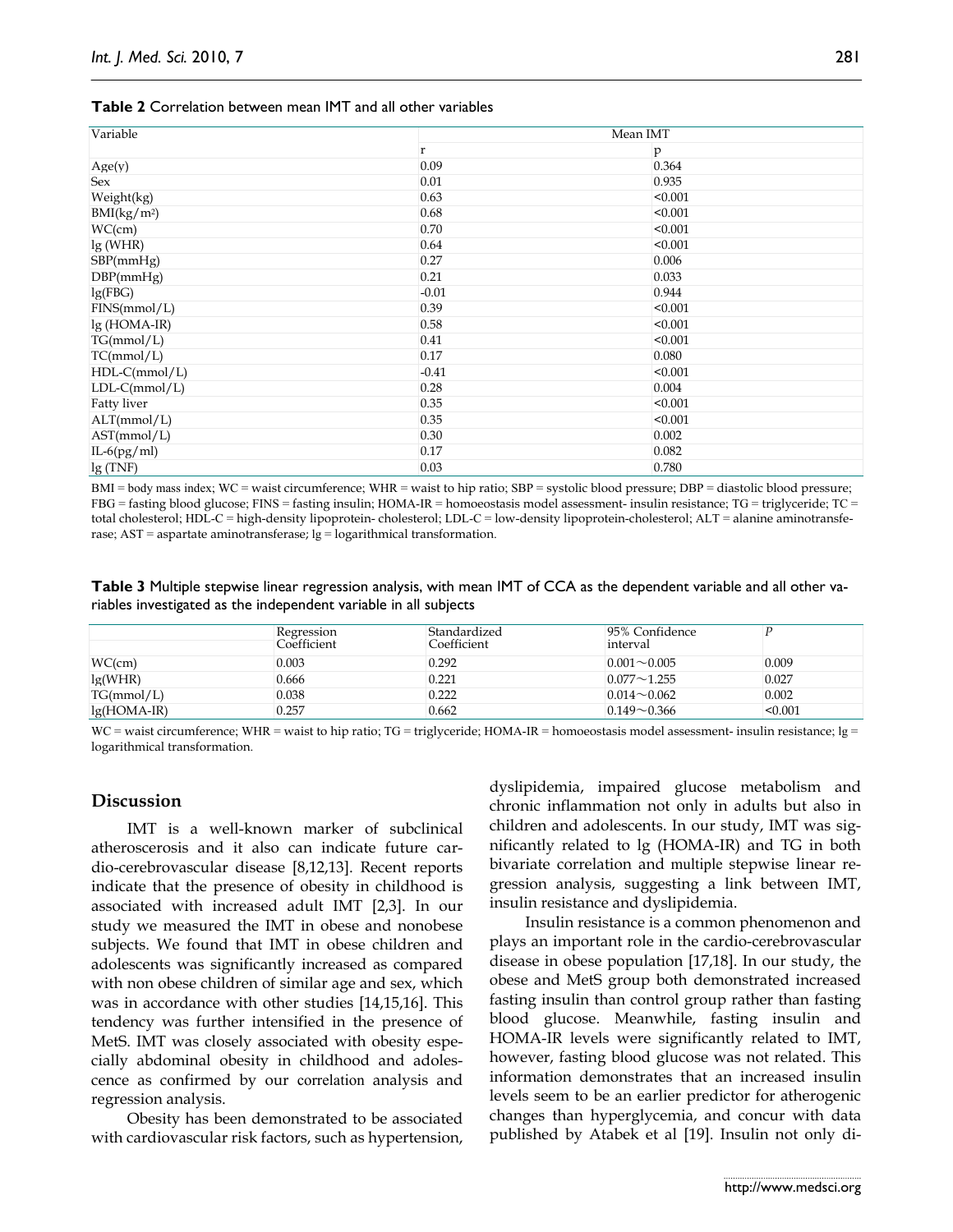rectly stimulates the expression of vascular cell adhesion molecule [20], but disrupts the balance between the production of NO and ET-1 leading to endothelial dysfunction [21]. Our regression analysis showed that lg (HOMA-IR) was an independent determinant of mean IMT level, which indicates that insulin resistance was involved in the basic pathological changes associated of obesity [22], and was closely related to cardio-cerebrovascular disease.

Dyslipidemia, especially low HDL-C and high LDL-C, or a high TG is related to cardio-cerebrovascular disease [23,24]. These risk factors association with IMT was also shown in our study. According to Pearson correlation analysis, HDL-C, LDL-C and TG were all related to IMT. Therefore, dyslipidemia and cardio-cerebrovascular disease were inseparable. In addition, prevalence of nonalcoholic fatty liver in obese subjects with and without MetS was 78.26%, 58.73% respectively. In contrast, non obese children and adolescents had no fatty liver disease. The correlation between the fatty liver and IMT was significant. It was shown that nonalcoholic fatty liver disease (NAFLD) patients had an increase IMT compared with control subjects in children, just as many other studies have reported [25,26,27].

Deficiencies still exist in our study. First, our sample size was not large enough, especially the number of MetS group. The levels of SBP, DBP, IL-6 and TNF were not statistically related to IMT as other research [4,5,28,29,30]. However, the trend of increase was noted. This bias might due to the small sample size. Second, we used the standard of WC in Beijing rather than Zhe Jiang province, which might influence samples selection. Finally, the IMT may also probably be influenced by other risk factors which have not been tested in our study.

In conclusion, atherosclerosis begins in obese children and adolescents, and this tendency is intensified in the presence of MetS. Obesity especially abdominal obesity, high TG level and insulin resistance are strong predictors of increased IMT.

#### **Acknowledgments**

We thank all children and their parents for participating in this research project. We also thank Li LIANG, Ke HUANG, Jun Fen FU, Xiu Qin CHEN, Fang HONG, Guan Ping DONG, Chun Lin WANG, and Li Qin CHEN for their exceptional patient care and organization. This work was supported, in part, by grant of Zhejiang Science and Technology Agency (2008C03002-1) and Zhejiang Major Medical and Health Science and Technology & Ministry of Health (WKJ2008-2-026).

# **Conflict of Interest**

The authors have declared that no conflict of interest exists.

#### **References**

- 1. Davis PH, Dawson JD, Riley WA, et al. Carotid intimal-medial thickness is related to cardiovascular risk factors measured from childhood through middle age: The Muscatine Study. Circulation. 2001; 104: 2815-9.
- 2. Raitakari OT, Juonala M, Kähönen M, et al. Cardiovascular risk factors in childhood and carotid artery intima-media thickness in adulthood: the Cardiovascular Risk in Young Finns Study. JAMA. 2003; 290: 2277-83.
- 3. Li S, Chen W, Srinivasan SR, Bond MG, et al. Childhood cradiovascular risk factors and carotid vascular changes in adulthood the Bogalusa Heart Study. JAMA. 2003; 290:2271-6.
- 4. Plomgaard P, Bouzakri K, Krogh-Madsen R, et al. Tumor necrosis factor-alpha induces skeletal muscle insulin resistance in healthy human subjects via inhibition of Akt substrate 160 phosphorylation. Diabetes. 2005; 54:2939 -2945.
- 5. Fain JN. Release of interleukins and other inflammatory cytokines by human adipose tissue is enhanced in obesity and primarily due to the nonfat cells. Vitam Horm.2006; 74:443 -477
- 6. Suh M, Lee JY, Ahn SV, et al. C-reactive protein and carotid intima-media thickness in a population of middle-aged Koreans. J Prev Med Public Health. 2009; 42:29-34.
- 7. Csiba L. Carotid intima-media thickness measured by ultrasonography: effect of different pharmacotherapies on atherosclerosis progression. Orv Hetil. 2005; 146: 1239-44.
- 8. Lorenz MW, Markus HS, Bots ML, Rosvall M, Sitzer M.Prediction of Clinical Cardiovascular Events With Carotid Intima-Media Thickness: a systematic review and meta-analysis. Circulation. 2007; 115:459-67.
- 9. Working Group On Obesity In China. A national body mass index (BMI) reference for screening overweight and obesity in Chinese school-age children and adolescents. Zhonghua Liu Xing Bing Xue Za Zhi. 2004; 2: 97-102.
- 10. Zimmet P, Alberti G, Kaufman F, et al, International Diabetes Federation Task Force on Epidemiology and Prevention of Diabetes. The metabolic syndrome in children and adolescent. Lancet. 2007; 369 (9579): 2059-61.
- 11. Meng Ling-hui, Mi Jie, Cheng Hong, et al. Using waist circumference and waist-to-height ratio to access central obesity in children and adolescents. Chin J Evid Based Pediatr. 2007, 4:245-52
- 12. Csiba L. Carotid intima-media thickness measured by ultrasonography: effect of different pharmacotherapies on atherosclerosis progression. Orv Hetil. 2005; 146: 1239-44.
- 13. Urbina EM, Srinivasan SR, Tang R, et al; Bogalusa Heart Study. Impact of multiple coronary risk factors on the intima-media thickness of different segments of carotid artery in healthy young adults (The Bogalusa Heart Study). Am J Cardiol. 2002; 90:953-8.
- 14. Gustiene O, Slapikas R, Marcinkeviciene J, et al. Relationship between the metabolic sydrome, endothelial funtion and intima-media thickness in asymptomatic middle-aged individuals. Medicina(Kaunas). 2005; 41: 825-36.
- 15. Zhu W, Huang X, He J, et al. Arterial intima-media thickening and endothlial dysfuntion in obese Chinese children. Eur J Pediatr 2005; 164: 337-44.
- 16. Ianuzzi A, Licenziati M, Acampora C, et al. Increased carotid intima-media thickness and stiffness in obese children. Diabetes Care. 2004; 27:2506-8.
- 17. Caceres M, Teran CG, Rodriquez S, et al. Prevalence of insulin resistance and its association with metabolic syndrome criteria